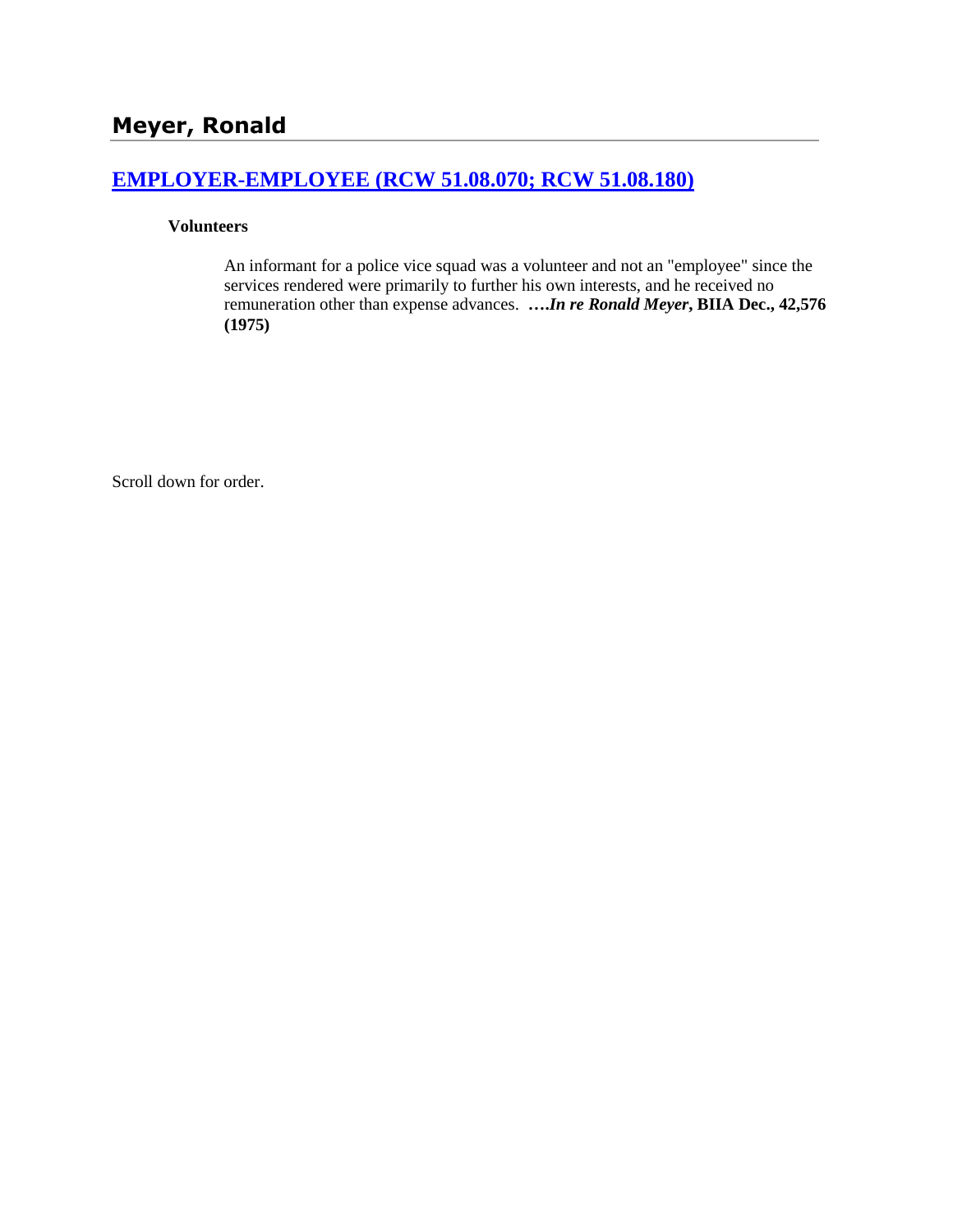### **BEFORE THE BOARD OF INDUSTRIAL INSURANCE APPEALS STATE OF WASHINGTON**

**)**

**IN RE: RONALD D. MEYER ) DOCKET NO. 42,576**

**CLAIM NO. G 397161 ) DECISION AND ORDER**

APPEARANCES:

Claimant, Ronald D. Meyer, by Breskin, Rosenblume & Robbins, per Arnold B. Robbins and Jon A. Iverson

Alleged Employer, City of Seattle, Police Dept., by Richard E. Mann, Assistant Corporate Counsel

Department of Labor and Industries, by The Attorney General, per Brian D. Scott, Assistant

This is an appeal filed by the claimant on May 9, 1973, from an order of the Department of Labor and Industries dated April 18, 1973, which adhered to a prior order rejecting his claim for the reason that he was not under the Industrial Insurance Act at the time of his injury because he was not an employee of the City of Seattle. **SUSTAINED**.

# **DECISION**

Pursuant to RCW 51.52.104 and RCW 51.52.106, this matter is before the Board for review and decision on a timely Petition for Review filed by the claimant to a Proposed Decision and Order issued by a hearing examiner for this Board on January 25, 1974, in which the order of the Department dated April 18, 1973, was sustained.

The issue presented by this appeal is whether or not the claimant, Ronald D. Meyer, was covered by the Industrial Insurance Act at the time he sustained an injury to his left arm on the evening of September 12, 1972. At that time, he and another man, in the presence of an officer of the Vice Squad of the City of Seattle Police Department, had negotiated for the services of a prostitute, with an offer and acceptance having been made for her services at an agreed price, and when the police officer advised the prostitute, with an offer and acceptance having been made for her services at an agreed price, and when the police officer advised the prostitute that she was under arrest, she became violent and in the resulting altercation the claimant thrust his left arm through a window and lacerated the forearm. His medical and hospital expenses for this injury were paid by the City of Seattle pursuant to City Ordinance 98908, providing for payment of such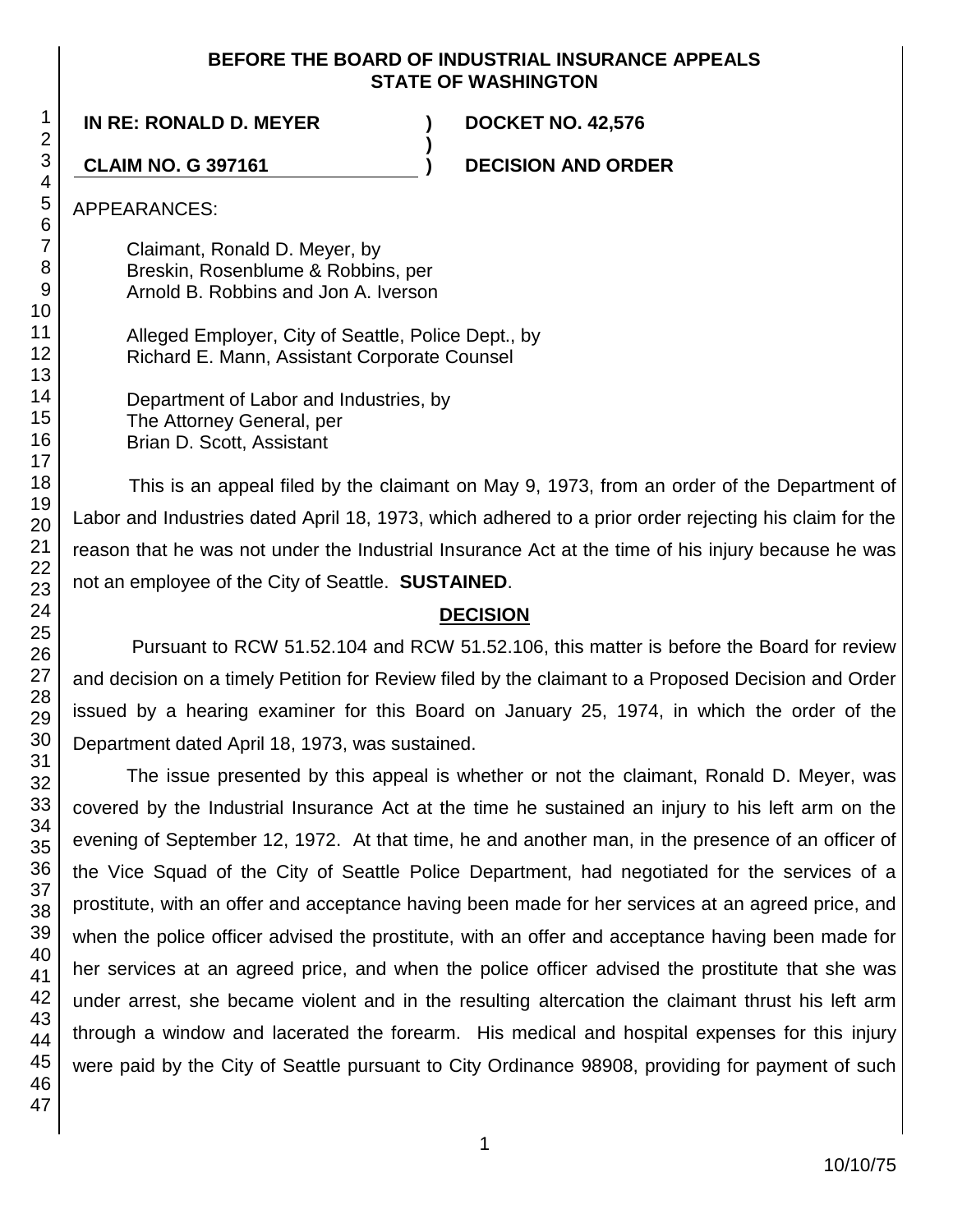expenses when a citizen suffers bodily injury while attempting to assist a police officer in "maintaining the public peace and safety."

The above-described incident occurred during a period of time when the claimant was doing certain activities as an informant for the Seattle Police Department Vice Squad. He performed these informer activities between June of 1972 and January of 1973, principally in connection with the Vice Squad's investigations of violations of the laws against prostitution, and also to some extent in connection with enforcement activities regarding illegal gambling and pornography.

It is the claimant's contention that these activities, in light of all surrounding circumstances, constituted an employer-employee relationship, so that he was engaged in "employment" for the Seattle Police Department, and thus entitled to compensation under the Act. The Department of Labor and Industries and the City, on the other hand, contend that there was no employment relationship, and the claimant was only a volunteer in his informant activities; and this was the holding of our hearing examiner in his Proposed Decision and Order sustaining the Department's rejection of the claim. The pertinent facts describing claimant's activities, and how it came about that he was performing them, are quite well set forth in the hearing examiner's proposed order. We will not summarize these facts again in all details here, except as necessary to resolve claimant's contention that he was, as a legal matter, covered under the Act.

It is clear, of course, that an employment relationship is an indispensable basis for normal coverage of workmen's compensation laws, and this is obviously true of our Act, with its repeated references to "employment," "course of employment," "engaged in employment," etc. The existence of a contract of hire, express or implied, is generally required. The rationale for this is that compensation law is a mutual arrangement whereby employers and employees both give up and gain certain rights and responsibilities; and since these are reciprocal rights between employer and employee, it is necessary to look to the agreement between them to determine if the employment relationship exists. See Vol. 1A, Larson on Workmen's Compensation Law, Sec 47.10. Further, a contract of employment connotes payment of some kind by the employer for the services performed by the employee (Larson, supra, Sec. 47.41), although the required element of payment or remuneration need not necessarily be in wages or fixed sums of money, but may be anything of value such as board, room, training, groceries and supplies, etc. (Larson, supra, Sec. 47.43(a); Garney v. Department of Labor and Industries, 180 Wash. 645.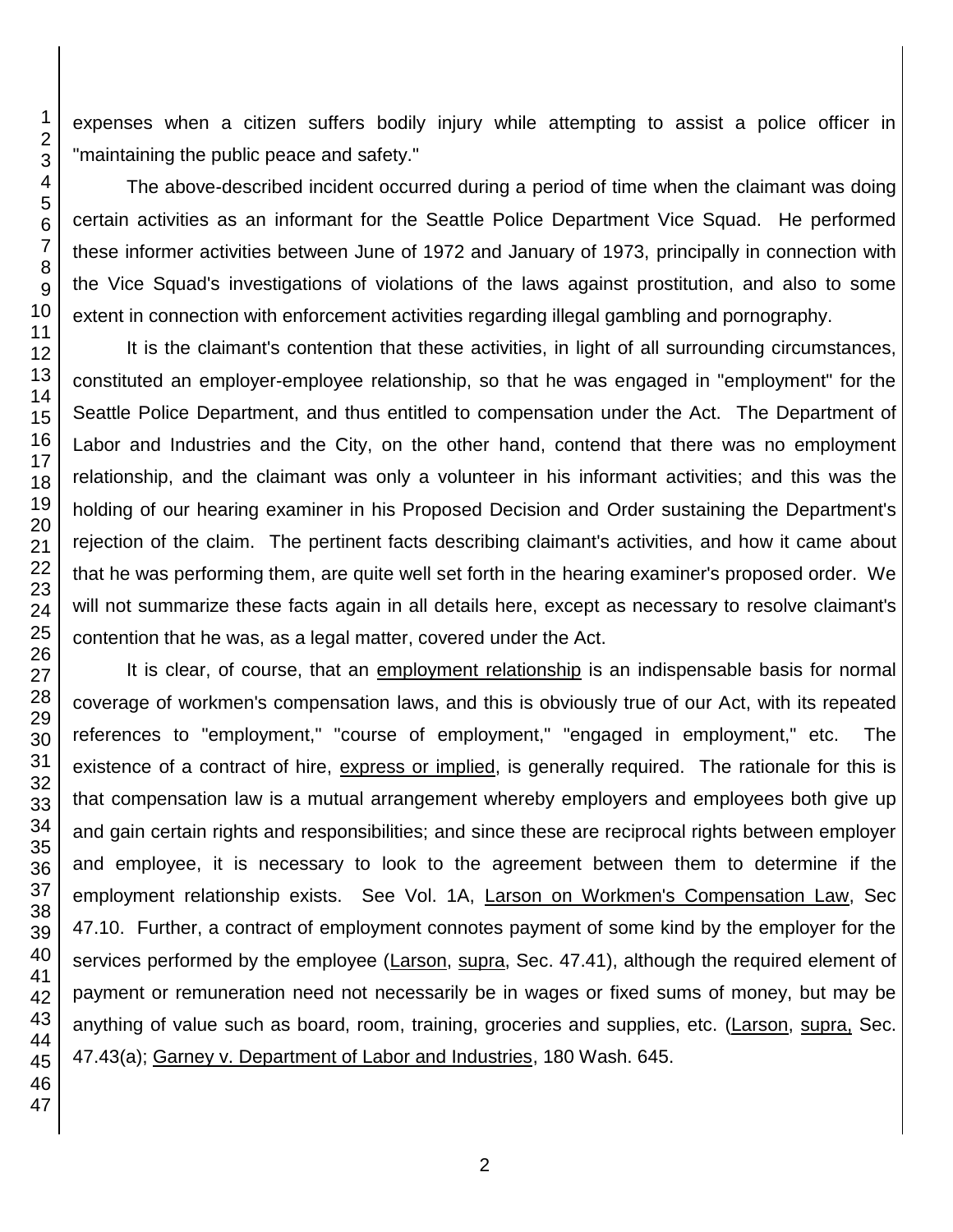On the other hand, gratuitous workers or volunteers are not covered, in the absence of special statutory provisions, because the element of payment for services rendered is lacking, and the concept of "employee" excludes persons who do not receive or expect to receive any kind of remuneration for their services. Although performance and acceptance of valuable services normally implies the expectation of payment for the services, this implication does not arise if the factual circumstances themselves negate any payment for the services (Larson, supra, Sec. 47.41).

Viewing this record in light of the foregoing principles, there certainly was no express contract of employment. No formal agreement, written or oral, was entered into by the parties, and no wages as such were paid to claimant by the Seattle Police Department. We recognize, of course, that an implied contract of employment can be established by the parties' conduct and the surrounding circumstances. Wilkie v. Department of Labor and Industries, 53 Wn. 2d371. In this regard, there were certain monies advanced to claimant, but the Police Department's evidence, and the claimant's own testimony, was that these advances were solely intended as "expense money" to defray the claimant's necessary personal expenses and cash outlays in carrying out his informant activities, and were not intended as remuneration which inured, in any part, to his personal use and benefit. Claimant contends that he did personally "profit" to some extent, in cash and in kind, and thus he was "paid" for his activities over and above the necessary expenses, and a contract of employment must be implied from these circumstances.

The facts relied on by claimant in support of this position, as summarized in his Petition for Review, are the following:

(1) When his visits to massage parlors or other establishments resulted in an agreement with a prostitute and a consummation of the sexual acts purchased, he kept the difference between what he spent and the \$40.00 per night which the Vice Squad gave him for expenses;

(2) On a couple of occasions when he bought pornographic material on a Sunday, he was given \$20.00 for that service, and on some occasions when he purchased a pornographic film he was allowed to keep \$10.00 of the \$50.00 he was given to buy the film;

(3) In connection with surveillance of suspected prostitution and/or illegal gambling in two apartment houses, claimant was given the use of an apartment during two different one-month periods in 1972;

(4) On evenings when claimant used his care as a "sneaker" car, gas money was provided, a meal was provided, and drinks were frequently provided;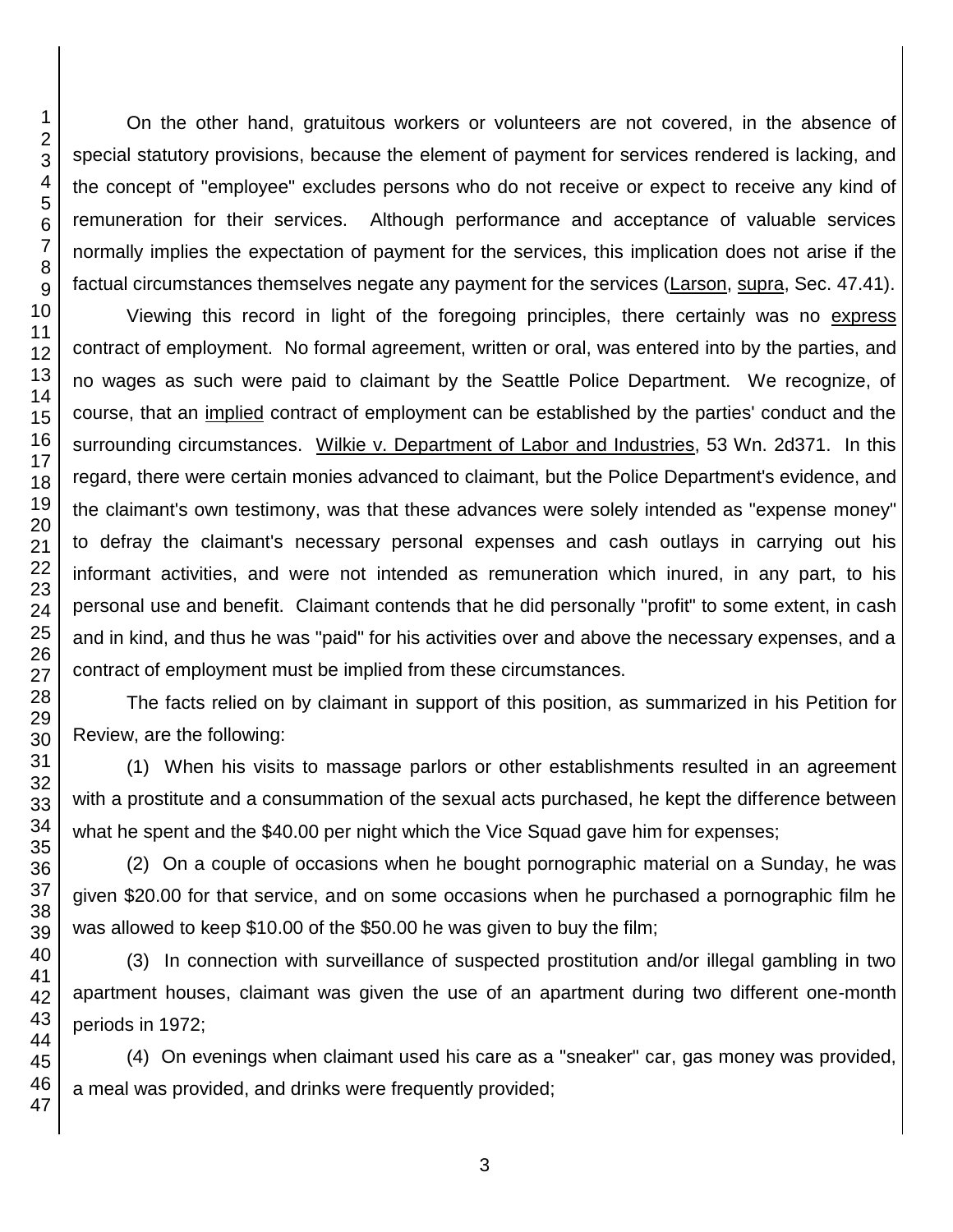(5) On one occasion, claimant was given \$20.00 in payment for testimony at a prostitution trial.

While the facts in items (1) through (4), taken individually, are apparently correct, they do not by any means show the complete picture as to whether claimant really received anything of value as payment for his informant activities. As to item (1), the record shows that when the prostitutes' services were consummated, the prevailing price charged the claimant was \$30. of his \$40. expense money, and, in addition, he had miscellaneous related expenses concerning his car, a meal, and quite frequently alcoholic beverages. Clearly, little of the money was left for his own personal use. Furthermore, on nights when his activities and contacts were for any reason unsuccessful in actual consummation of an act of prostitution, he then had to return the entire \$40. to the Vice Squad, and to the extent that he had related costs on these occasions, such as gas for his car and drinks for a suspected prostitute, he was actually out-of-pocket for these expenses with no reimbursement. This would pretty much balance off the other nights when he had a little left over from the \$40. The claimant frankly admitted that he never knew if he was going to get any "little extra" out of this expense money.

As to the matter of purportedly having use of a "free" apartment for a couple of months, there is no proof in this record that this constituted anything of value which benefited the claimant. The record shows that, during the entire period here involved, the claimant had a regular place of residence in the south end of Seattle, and there was no proof that any of his living expenses, such as rent or other costs of his regular residence, were in any way diminished or offset because he was in these apartments "occasionally" to do surveillance on possible gambling or prostitution. In our view, the apartments were of value to the Vice Squad's law enforcement activities, not to the claimant.

Concerning alleged factual item (5) relied on by claimant, we do not agree that claimant actually received the \$20.00 as "payment" for giving testimony at a prostitution trial. He testified on this point as follows"

- "Q How about payment in connection with testimony?
- A No. On one instance after a prostitution trial, after I had been out of the hospital, Detective Birkeland gave me twenty dollars after we left the court one time, and said that, 'Here, this might help you out'."

\*\*\*\*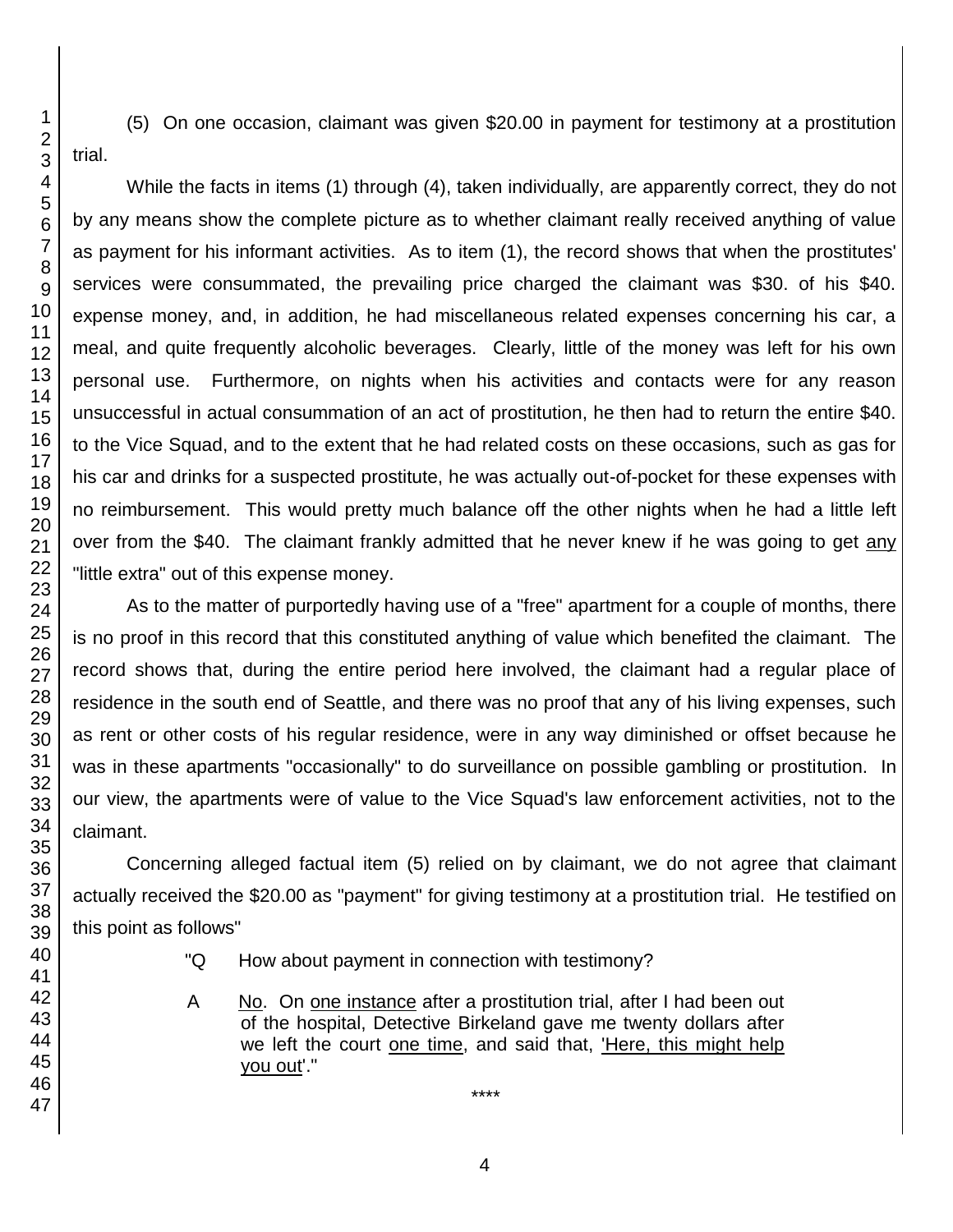- "Q You mentioned something about Detective Birkeland gave you twenty dollars. Did you state that was after a court appearance?
- A Yes, it was.
- Q You mentioned where, you quoted something, he said, "Perhaps this would help you out', what was the context of this?
- A This was after I had just gotten out of the hospital, about three weeks.
- Q What do you understand him to have meant when he said –
- A He probably knew I didn't have any money." (Emphasis supplied)

The import of this is clear. Claimant was not paid for testifying in court, and he did not expect to be. He was given this pure gratuity, simply out of sympathy for getting hurt. Any doubt on this score is resolved by his further testimony herein that he testified in court in connection with criminal prosecutions, not once, but on 15 or 20 occasions. For all of these appearances, and the obvious effort and expenses related thereto, he received absolutely no recompense. Whatever "little extra" he may have retained as "profit" from the expense advances given him for prostitution contacts and pornography purchases were obviously more than offset by his financial "loss" on the many appearances as a witness in court.

It is also of importance that Larson, in his discussion in Sec. 47.41 of gratuitous workers who are not covered because they neither receive nor expect to receive any kind of pay for their services, sets forth as one of the examples of this principle, (Sec.47.41(c)) persons who volunteer to assist others basically to advance their own interests. While none of the judicial decisions cited therein are factually on "all fours" with the instant case, the principle is applicable. Our clear impression from this record, taken as a whole, is that claimant was basically interested in furthering his own interests through his contact with the Vice Squad -- whether those interests were in being able to do some surveying of the tavern business in Seattle (As he stated at one point in his testimony), or whether those interests were in having his expenses paid for "entertainment" for himself. In any event, we draw the conclusion from this entire record, including in part claimant's own admissions, that he was a volunteer and not an employee of the Police Department.

Finally, one further legal argument is advanced by claimant which we believe is clearly not well taken. This is the argument that all "volunteers" are covered by the Act and that the only "volunteers" who are partially excluded from coverage are those who are volunteers for state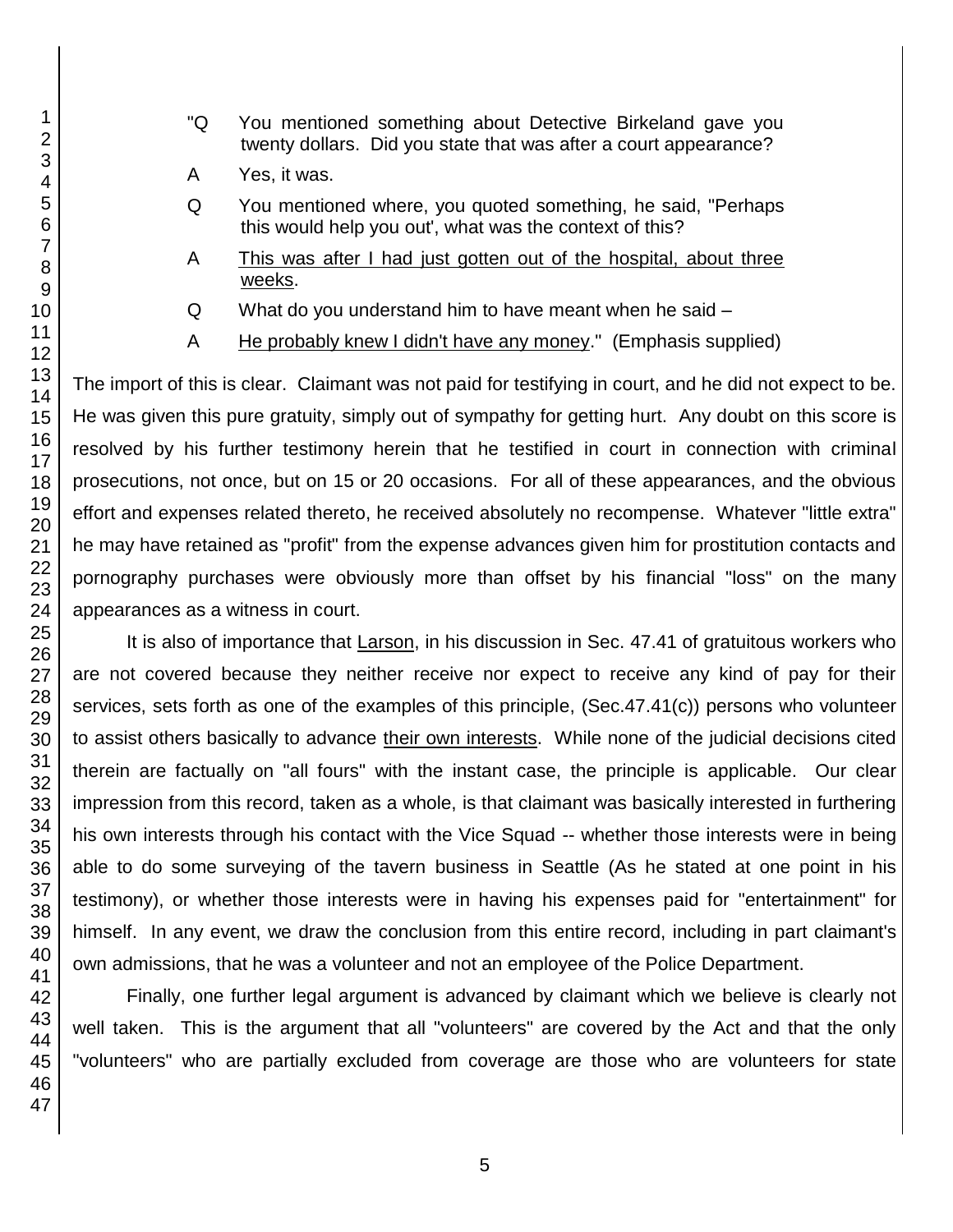agencies who, by virtue of RCW 51.12.035, are entitled only to the medical aid benefits under the Act.

We cannot agree with this argument, because the premise on which it is based, namely, that volunteers or gratuitous workers are the same as employees for mandatory coverage purposes, is wrong. For the reasons we have heretofore discussed, volunteers are not employees inasmuch as the very basis of the employee-employer relationship is the performance of service in return for some kind of remuneration therefor, whereas volunteers by definition are rendering service for which remuneration is not received or expected to be received.

It was in recognition of the obvious fact that no volunteers are covered by the normal "employment" criterion, that the Legislature in 1971 (Chapter 20, Laws of 1971) decided to pass the special statute, now codified as RCW 51.12.035, providing that volunteers for state agencies only should be "deemed" to be employees or workmen, for the limited purpose of medical aid benefits under the Act. It was necessary that they be "deemed" employees, since otherwise under normal legal principles they do not have employee status.

The fact that this 1971 legislation was intended to broaden the coverage of the Act to a certain class of volunteers not theretofor covered (rather than, as claimant argues, to limit the scope of coverage as to this certain class because all other volunteers are covered anyway) is effectively demonstrated by action taken by the 1975 Legislature (Chapter 79, Laws of 1975 1st ex. sess.). This legislation amended RCW 51.12.035 to provide for the same type of medical aid coverage under the Act for volunteers for cities, counties, other political sub-divisions, and private nonprofit charitable organizations (at the option of those governmental units or organizations), as had been provided since 1971 for volunteers for state agencies. This action clearly indicates the legislative intent to further expand this special coverage for volunteers because in those areas there had been no coverage before 1975 -- and one of those areas was, of course, gratuitous workers or volunteers for cities.

After consideration of the Proposed Decision and Order and the Petition for Review filed thereto, and a very careful and thorough review of the entire record herein and the applicable legal authorities, we are convinced that the Proposed Decision and Order was correct in proposing to sustain the Department's rejection order, on the ground that the claimant was not an employee of the City of Seattle.